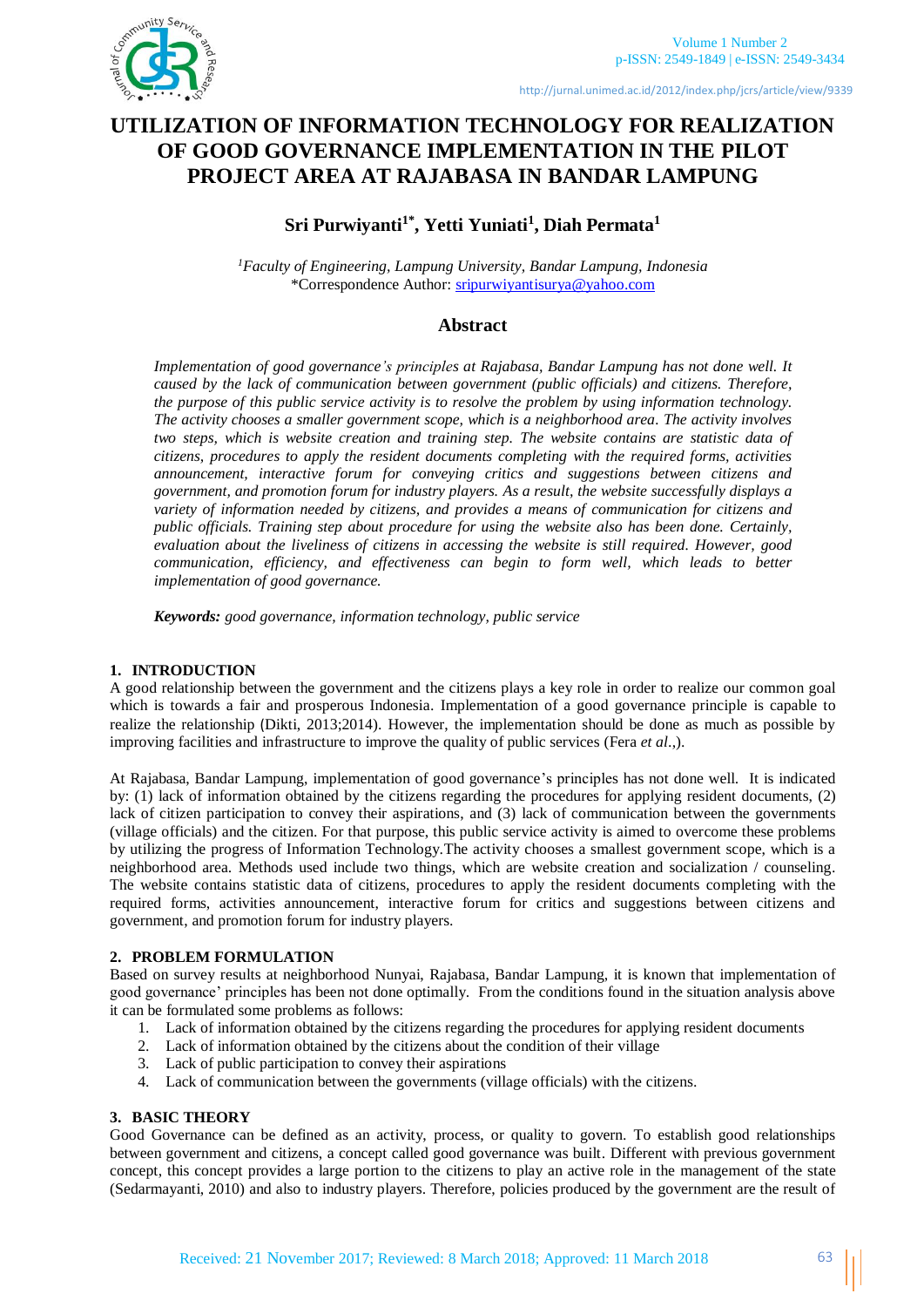consultation and dialogue between the parties affected by the policy. The implementation of good governance covers various aspects, such as participation, transparency, efficiency, and so on. This concept is excellent when applied thoroughly starting from the smallest level of government, such as neighborhood scope.

From the definition of good governance, it is formed some new paradigm of development, as follows:

- 1. It is not area to be developed, but area develop
- 2. It is not public to be developed, but public develop
- 3. Government duty is as a fasilitator or servant in the development.

The principles of good governance are participation, rule of law, transparency, equality, responsiveness, vision, accountability, control, efficiency & effectiveness, and professionalism (Hardjasoemantri, 2003). For the establishment of good governance, the role of three actors, i.e. government, industry sector, and society, is needed. The government's duty is in charge of creating a good environment for political and law activity. The Private Sector is in charge of providing employment and income. Civil society facilitates socio-political interaction and motivates people to participate in social, political and economic activities. Pattern of relations among the actors is shown in Fig. 1.



**Fig. 1. Relation pattern among the actor of good governance.** 

#### **4. PURPOSE**

Purpose of this public service activity includes two parts, as follows:

#### **A. General Purpose**

The general purpose is to help the realization of good governance in Indonesia through its smallest scope, which is on the neighborhood scale, by utilizing internet-based information technology.

## **B. Specific Purpose**

The specific purposes are:

- 1. Creating a website that can be accessed by all citizens of neighborhoods. The website contains are statistic data of citizens, procedures to apply the resident documents completing with the required forms, activities announcement, interactive forum for critics and suggestions between citizens and government, and discussion forum among the citizens.
- 2. To obtain a real and accurate statistical data of citizens in an updated and continuous manner.
- 3. For improving the efficiency and effectiveness of applying process to obtain administrative documents of residence.
- 4. To maintain effective communications between village officials and citizens so as to increase the participation of citizens in the activities of neighborhood.
- 5. To maintain effective communication among the citizens.

## **5. METHOD**

This public service activity has been done in the several steps as shown in Fig.2. Step 1 is identification. Identification is needed for knowing neighborhood's condition. In this step, a survey has been carried out by giving a questionnaire to the citizen. Questions in the questionnaire consist of two parts. The first part is the questions about the availability of information and the second part is about the availability of means to convey aspirations.



**Fig.2. Activity Method**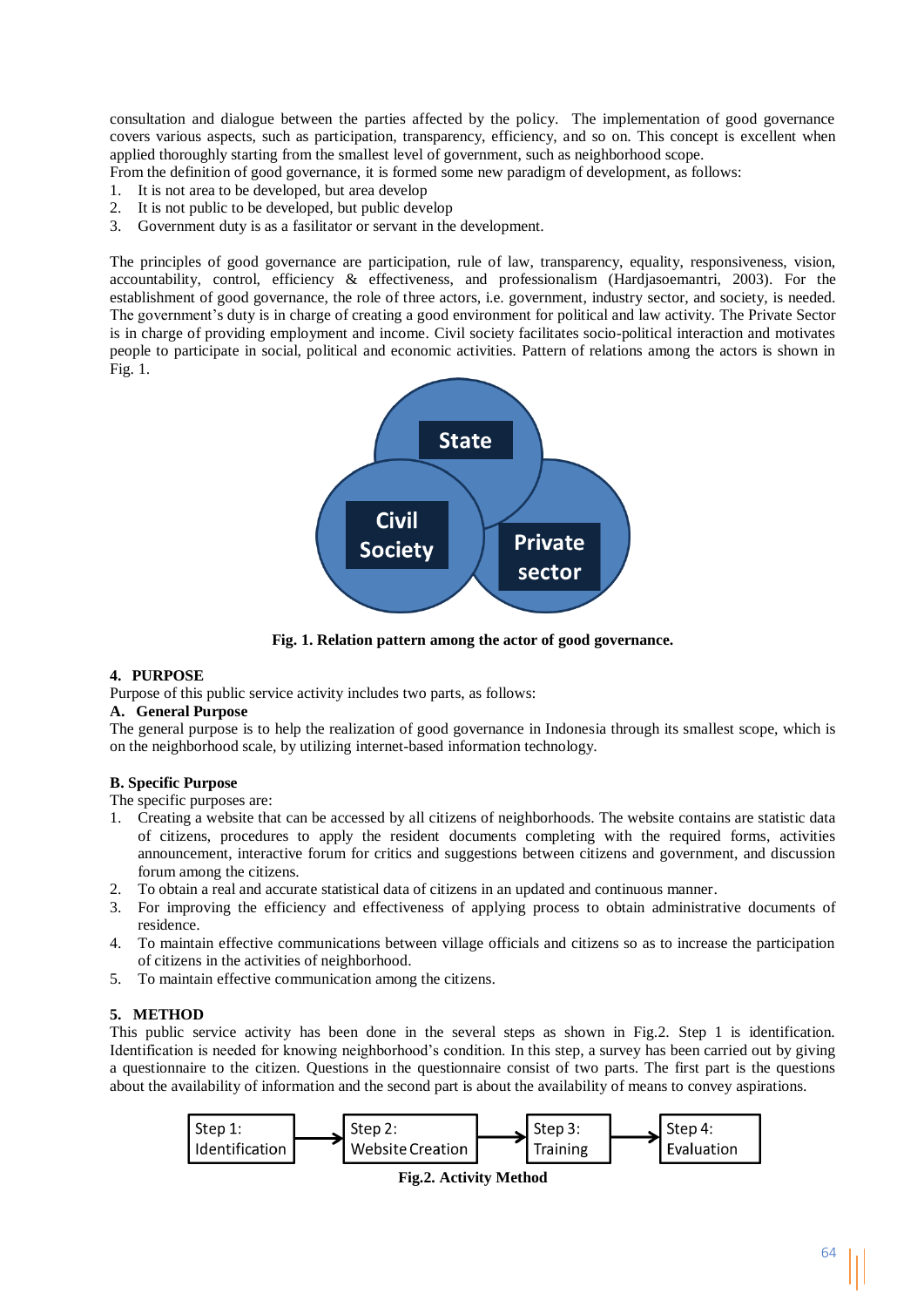The second step is the continuation of the identification activity, which is to provide the technology package. At this step, we design and create website that can meet the public needs. At this step also, data entry has been done which includes: neighborhood' profile, statistic data, and procedures for applying resident documents, and so on.

The third step is socialization and training. Socialization has been done by sharing information with the neighborhood's citizens. The citizens are led to know the website that has been created so that the community can feel its usefulness. Training is done to provide knowledge about how to access and how to use the website, so that people can use it effectively and efficiently.

The fourth step is evaluation step to determine the success of this activity. The evaluation is done at the end of the activity by comparing the conditions before and after the training phase. Evaluation is used to assess whether the technology package provided is appropriate for the purpose or not.

## **6. RESULTS**

This activity includes four steps, as described previously. Therefore the results can be described based on the results of the activities of each step. The results of the survey step are shown in Table 1 for 40 respondents. From the survey's results we know that application of good governance principles is in the low level, especially for the principle of transparency (availability of information) and aspirations, so it needs to be made a media that can overcome the problem.

| Table 1.       |                                                                            |                  |          |                         |  |  |  |  |  |  |  |
|----------------|----------------------------------------------------------------------------|------------------|----------|-------------------------|--|--|--|--|--|--|--|
| N <sub>0</sub> |                                                                            | Answered $(\% )$ |          |                         |  |  |  |  |  |  |  |
|                | Type of Survey                                                             | Available        | Hesitate | <b>Not</b><br>Available |  |  |  |  |  |  |  |
|                | Part 1: questions about the availability of information                    | 10               | 20       | 70                      |  |  |  |  |  |  |  |
| $\overline{2}$ | Part 2: questions about the availability of means to<br>convey aspirations | 20               | 20       | 60                      |  |  |  |  |  |  |  |

At the second step, the website has been created with address [www.rt05rajabasanunyai.id.](http://www.rt05rajabasanunyai.id/) The website display is shown in Fig. 2 for home menu. The website includes several menus as follows:

a) Profile and History

This section should contain information about the history of neighborhood, but due to unavailability of information then this section is not yet filled at this time.

b) Announcement

This section provides information about the neighborhood's activities that have been done. This section also provides space for citizens to convey some comments or responses about the activities undertaken. Uploaded comments will be displayed in the comments field.

c) Location map

This section connects automatically with Google maps that provide information about the location of the neighborhood at Nunyai, Rajabasa.

d) Village Institution

This section is provided for the development stage if one day this website will be used for a wider scope, for example urban area that consisting of several neighborhoods.

e) Village statistic

This section contains information about the statistical data of Nunyai's citizens. The data available here include job data, education, religion, marital status, and so on as shown in Fig. 3.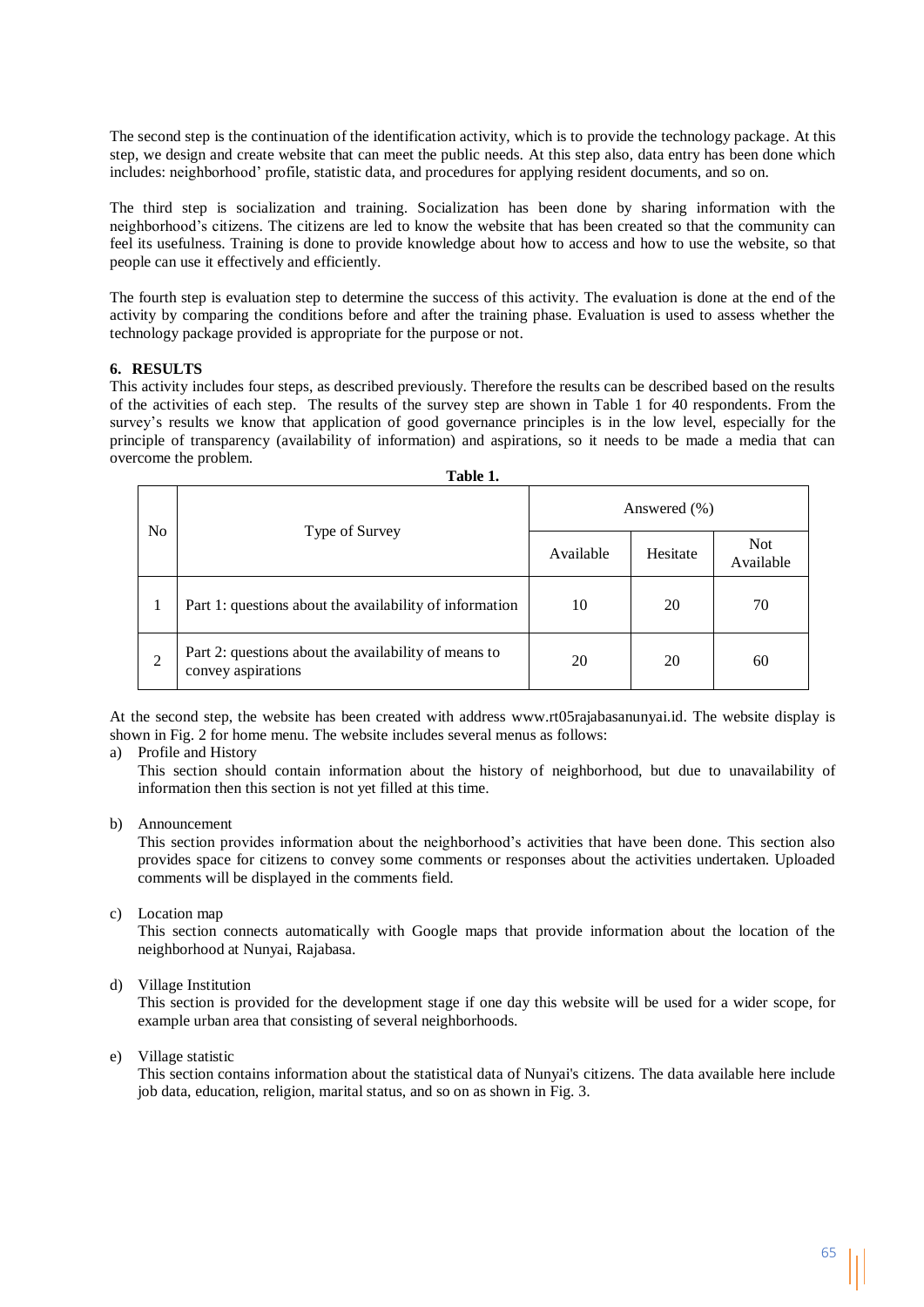

**Fig.3. Menu of Village Statistic**

The data presented in the form of graphs and tables. For example, Fig. 4 shows the graph of citizen's education data.  $\left(\leftarrow\right)$   $\rightarrow$   $\left[\right.$   $\right]$   $\oplus$   $\left.\right.$  $\odot$  A  $\cdots \bullet \bullet$  Q Se  $\mathbb{R}$   $\mathbb{R}$   $\mathbb{R}$   $\mathbb{R}$   $\mathbb{R}$   $\mathbb{R}$   $\mathbb{R}$   $\mathbb{R}$   $\mathbb{R}$   $\mathbb{R}$   $\mathbb{R}$   $\mathbb{R}$   $\mathbb{R}$   $\mathbb{R}$   $\mathbb{R}$   $\mathbb{R}$   $\mathbb{R}$   $\mathbb{R}$   $\mathbb{R}$   $\mathbb{R}$   $\mathbb{R}$   $\mathbb{R}$   $\mathbb{R}$   $\mathbb{R}$   $\mathbb{$ 



**Fig.4. Statistical graph of the education level of the citizen in Nunyai neighborhood**

f) Administration

This section provides information about some regulation for applying various residence documents completed with procedures and forms that can be downloaded. The documents include identity cards (KTP), birth certificates, and Family Card (KK). The display on the website is shown in Fig. 5.